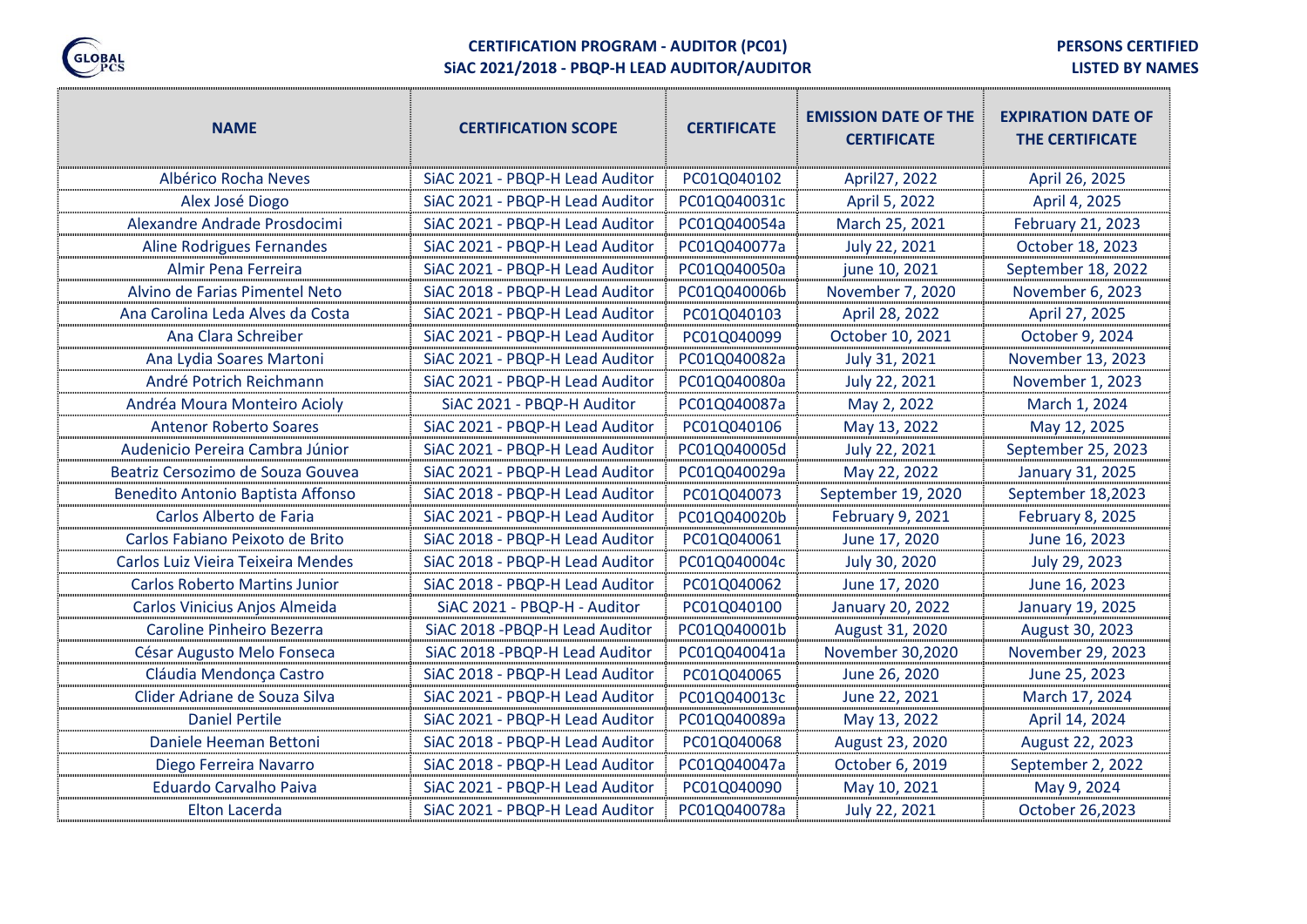

## **CERTIFICATION PROGRAM - AUDITOR (PC01)**

# **SiAC 2021/2018 - PBQP-H LEAD AUDITOR/AUDITOR**

### **LISTED BY NAMES**

| Fabiana de Souza Saraiva Alves    | SiAC 2021 - PBQP-H Lead Auditor | PC01Q040066a | July 22, 2021           | July 5, 2023       |
|-----------------------------------|---------------------------------|--------------|-------------------------|--------------------|
| Fabio Eduardo de Freitas Barbosa  | SiAC 2021 - PBQO-H Lead Auditor | PC01Q040017b | August 12, 2021         | July 05, 2024      |
| <b>Fabricio Maia Girelli</b>      | SiAC 2021 - PBQP-H Lead Auditor | PC01Q040070a | November 29, 2021       | September 18, 2023 |
| Felipe Augusto Monteiro Costa     | SiAC 2022 - PBQP-H Lead Auditor | PC01Q040030c | February 7, 2022        | February 6, 2025   |
| Fernando Cesar Firpe Penna        | SiAC 2018 - PBQP-H Lead Auditor | PC01Q040063  | June 17, 2020           | June 16, 2023      |
| Flavia Joviana Chaves Figueiredo  | SiAC 2018 - PBQP-H Lead Auditor | PC01Q040072  | September 8, 2020       | September 7, 2023  |
| Gabriel Arcanjo Custodio          | SiAC 2018 - PBQP-H Lead Auditor | PC01Q040045a | September 19, 2021      | August 9, 2022     |
| <b>Gil Martini Paula</b>          | SiAC 2021 - PBQP-H Lead Auditor | PC01Q040105  | May 12, 2022            | May 11, 2025       |
| <b>Gislene Maria Alves</b>        | SiAC 2021 - PBQP-H Lead Auditor | PC01Q040069a | March 14, 2022          | September 3, 2023  |
| Ignacio Serafini                  | SiAC 2021 - PBQO-H Lead Auditor | PC01Q040021c | October 18, 2021        | October 4, 2024    |
| Igor Hage Fialho Pugliesi         | SiAC 2018 - PBQP-H Lead Auditor | PC01Q040044  | July 27,2019            | July 26, 2022      |
| Ineivea Santana de Farias         | SiAC 2021- PBQP-H Lead Auditor  | PC01Q040092  | September 20, 2021      | September 19/2024  |
| Ivo Braga Zalszupin               | SiAC 2021 - PBQP-H Lead Auditor | PC01Q040067a | May 22, 2022            | August 3, 2023     |
| Jaine Rodrigues de Souza          | SiAC 2021 - PBQP-H Lead Auditor | PC01Q040048a | February 3, 2022        | September 19, 2022 |
| Jean Karla Padilha Cavalcanti     | SiAC 2021 - PBQP-H Auditor      | PC01Q040057a | April 14, 2022          | March 13, 2023     |
| João Luiz dos Reis Caetano Simon  | SiAC 2021 - PBQP-H Lead Auditor | PC01Q040091a | November 6, 2021        | September 12, 2024 |
| João Vicente Falleiro Salgado     | SiAC 2021- PBQP-H Lead Auditor  | PC01Q040009c | June 22, 2021           | August 25, 2023    |
| João Victor Oliveira              | SiAC 2021 - PBQP-H Lead Auditor | PC01Q040085a | January 25, 2022        | January 26, 2024   |
| José Ferraz Neto                  | SiAC 2021 - PBQP-H Lead Auditor | PC01Q040104  | May 12, 2022            | May 11, 2025       |
| José Henrique Tavares da Silva    | SiAC 2018 - PBQP-H Lead Auditor | PC01Q040032  | April 6, 2019           | April 5, 2022      |
| Josélia Siqueira Machado Fiterman | SiAC 2021 - PBQP-H Lead Auditor | PC01Q040056a | March 15, 2022          | March 8, 2023      |
| Juliana Porto Figueiredo          | SiAC 2021 - PBQP-H Lead Auditor | PC01Q040060a | May 15, 2022            | May 5, 2023        |
| Juliano Araujo Otero              | SiAC 2021 - PBQP-H Lead Auditor | PC01Q040035b | May 23, 2022            | April 18, 2025     |
| Lenice Paula Bassetto             | SiAC 2018 - PBQP-H Lead Auditor | PC01Q040027  | January 16, 2019        | January 15, 2022   |
| Leulair César de Santana Mendes   | SiAC 2021 - PBQP-H Lead Auditor | PC01Q040049a | june 10, 2021           | December 1, 2022   |
| Lucas Saraiva Fontenele           | SiAC 2018 - PBQP-H Lead Auditor | PC01Q040086  | <b>February 7, 2021</b> | September 13, 2022 |
| Luis Emilio Athanasio             | SiAC 2021 - PBQP-H Lead Auditor | PC01Q040053a | June 10, 2021           | February 20 2023   |
| Luiz Gustavo Salenave Couto       | SiAC 2021 - PBQP-H Lead Auditor | PC01Q040097  | March 14, 2022          | March 13, 2025     |
| Luis Jovah Souza Santos           | SiAC 2018 - PBQP-H Lead Auditor | PC01Q040064  | June 17, 2020           | June 16, 2023      |
| Luiz Augusto Loureiro             | SiAC 2021 - PBQP-H Auditor      | PC01Q040096  | February 3, 2022        | February 2, 2025   |
| Marcelo Alencar Teixeira          | SiAC 2021 - PBQP-H Lead Auditor | PC01Q040055a | March 15, 2022          | March 3 2023       |
| Marcelo Paiva de Souza            | SiAC 2021 - PBQP-H Lead Auditor | PC01Q040059a | June 10, 2021           | April 5, 2023      |
| Marcos Antonio Martins de Castro  | SiAC 2021 - PBQP-H Lead Auditor | PC01Q040095a | December 15, 2021       | December 14, 2024  |
|                                   |                                 |              |                         |                    |